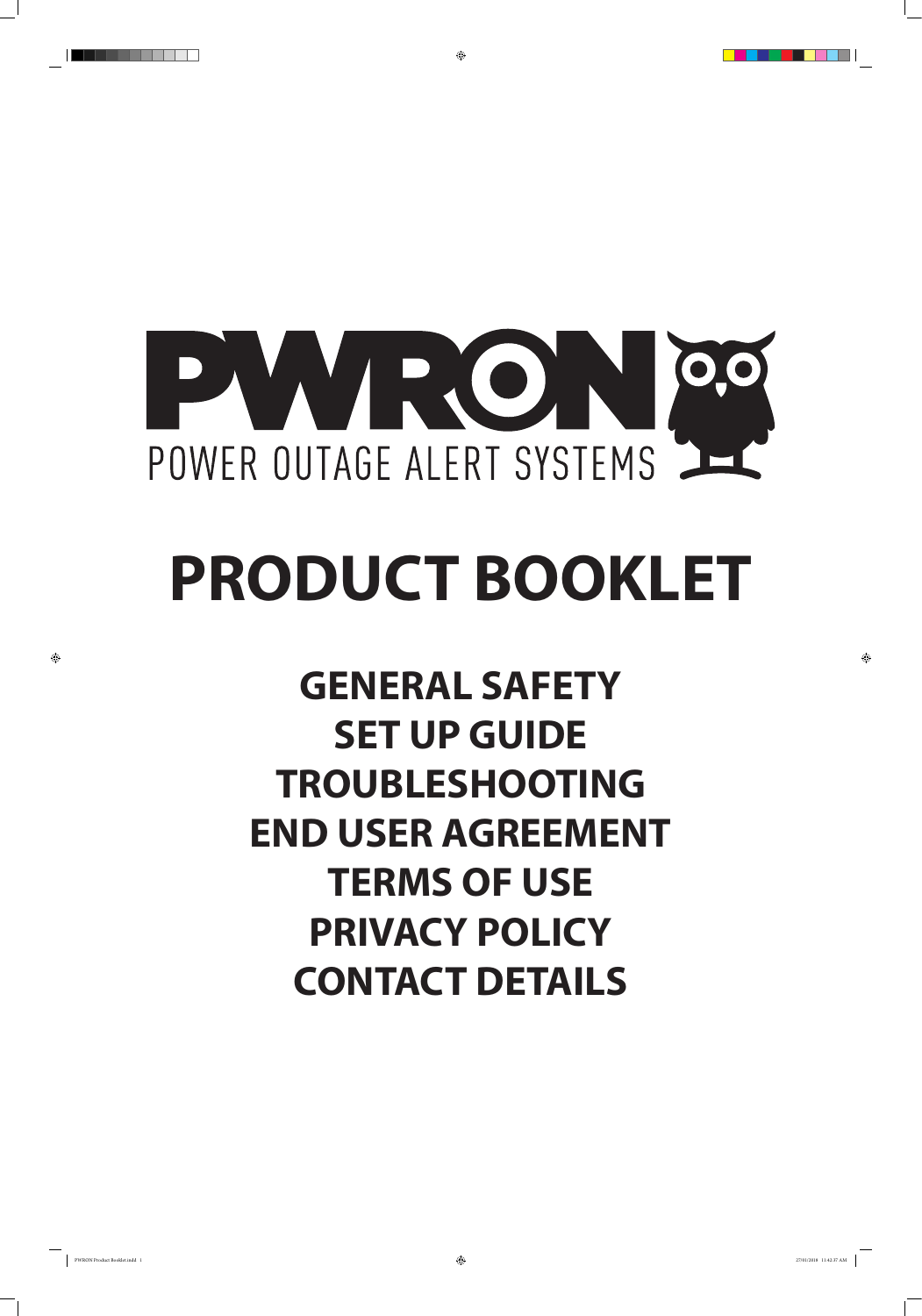

## **.GENERAL SAFETY READ BEFORE USING YOUR SMART DEVICE**

 $\bigoplus$ 

Please read the full product booklet prior to using your PWRON smart device and adhere to all general safety precautions, end user agreement and terms of use.

Please retain this booklet for future reference, along with your product warranty and receipt.

Updated versions of terms of use, privacy policy and end user agreement will be available from www.pwron.com. au.

\*For indoor use only \*Do not exceed the maximum power rating of 10A or 240V \*Do not expose to water, chemicals or moisture

 $\bigoplus$ 

\*Keep away from children \*Do not drop or apply stress to device \*Store in cool, dry place (product box) if not being used \*Do not tamper with or attempt to open case \*Return to PWRON if you believe device has been damaged prior to first use

> Model No: Mark 1 Input: 240V~, 10A, 50Hz Output: 240V~, 10A, 50Hz Max Load: 2400V

Designed in Australia. Made in China. Indigenous Owned.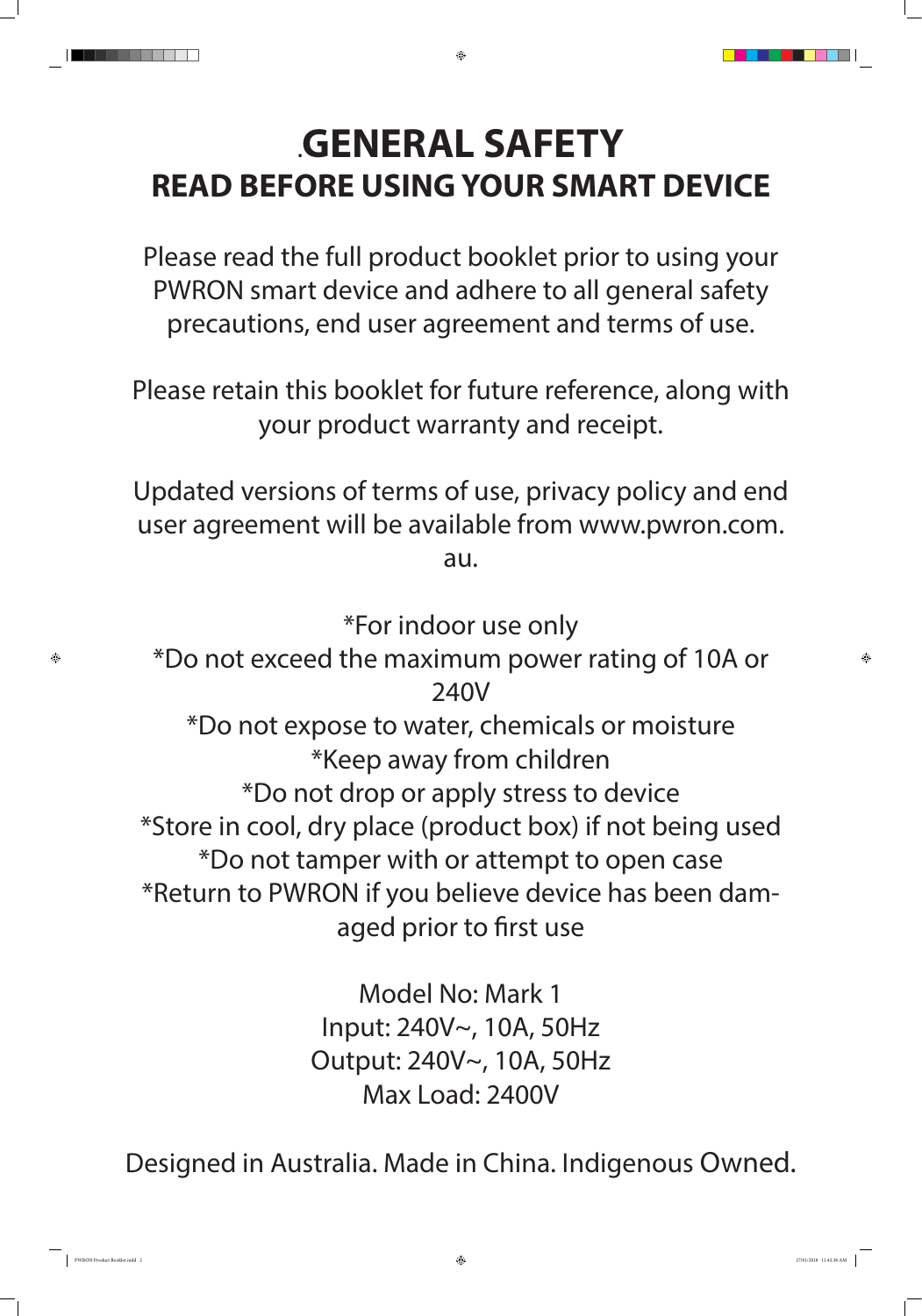

 $\bigoplus$ 

- 1. Make sure your desired power point (10A outlet) is in the "on" position
- 2. While holding the reset button on the PWRON plug, insert into power point and continue pressing for 5 seconds (a slow red "pulse" will occur)
- 3. Using laptop/desktop/tablet or smartphone find "pwron device" in your wifi connection list and select it
- 4. Now open your internet browser and type the following address 192.168.4.1 (for best results use Google Chrome)
- 5. Follow the screen prompts on your laptop/desktop/

tablet or smartphone to set up your PWRON device.

6. Have your wifi name and password handy for set up

Please see next page for troubleshooting or visit www.pwron.com.au for more details including our "how to" videos.

Note: PWRON device requires 2.4GHz wi-fi frequency to operate - standard home and business frequency.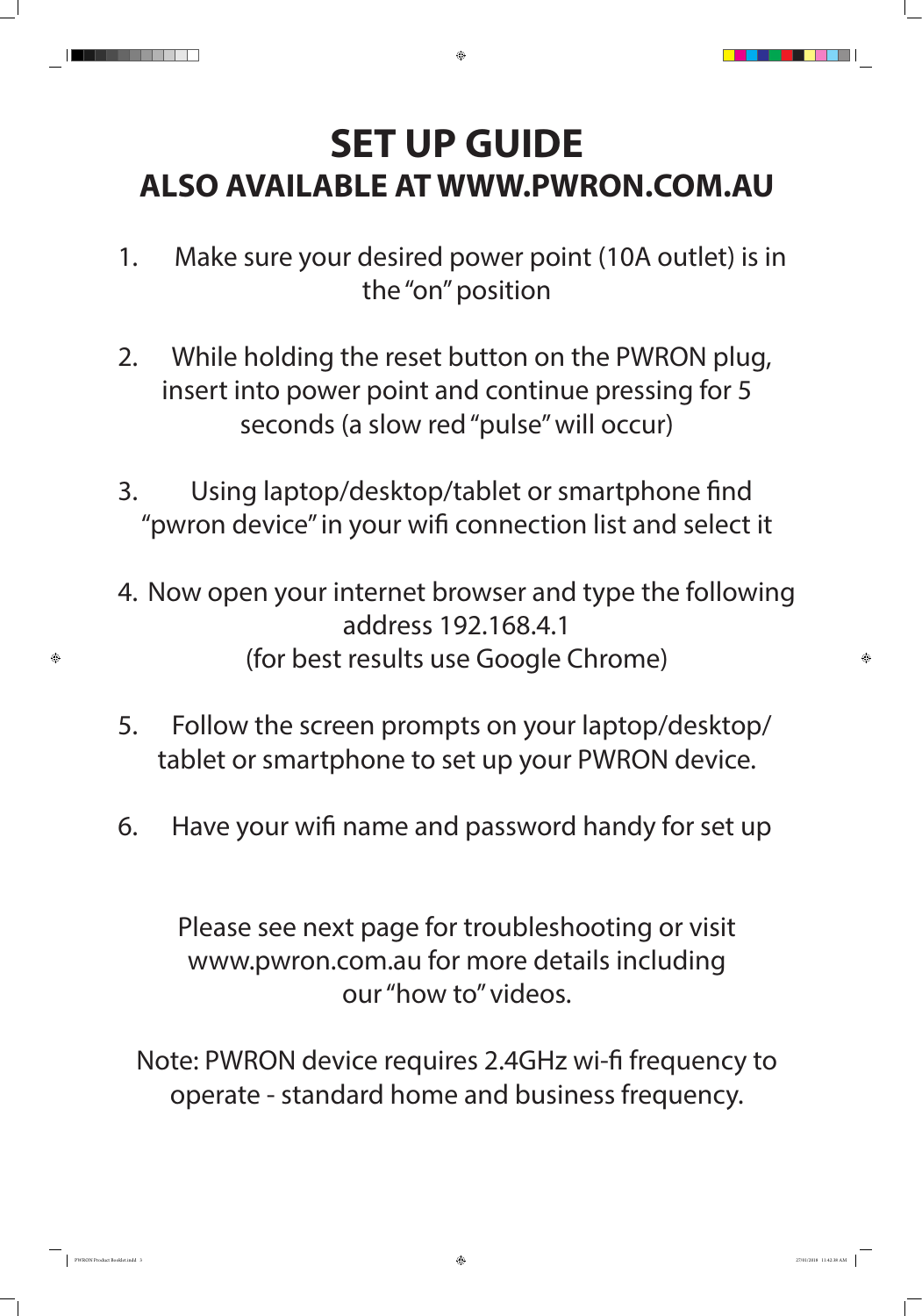

 $\bigoplus$ 

- 1. You can change to other powerpoints (10A outlets) after set up if needed, every time you set your plug to a new wi-fi connection however, you will need to follow all set up steps.
- 2. Repeat step 2 of set up guide if PWRON Device doesn't show up in your wifi connection list.
- 3. When you connect to PWRON Device and type in 192.168.4.1 in your browser, you are now connected to the PWRON Device (not actually on the internet, although you are using your browser) – when you follow the on screen prompts you will be directed back to the internet, you can manually connect if

automatic redirect takes too long.

- 4. With the redirect, your laptop/desktop/tablet or smartphone will automatically connect to the wifi connection that is on "automatic connect", this may be different if you are using at a business or somewhere you usually don't use the wifi connection.
- 5. To access your account, after initial set up head to app.pwron.com.au and enter your account details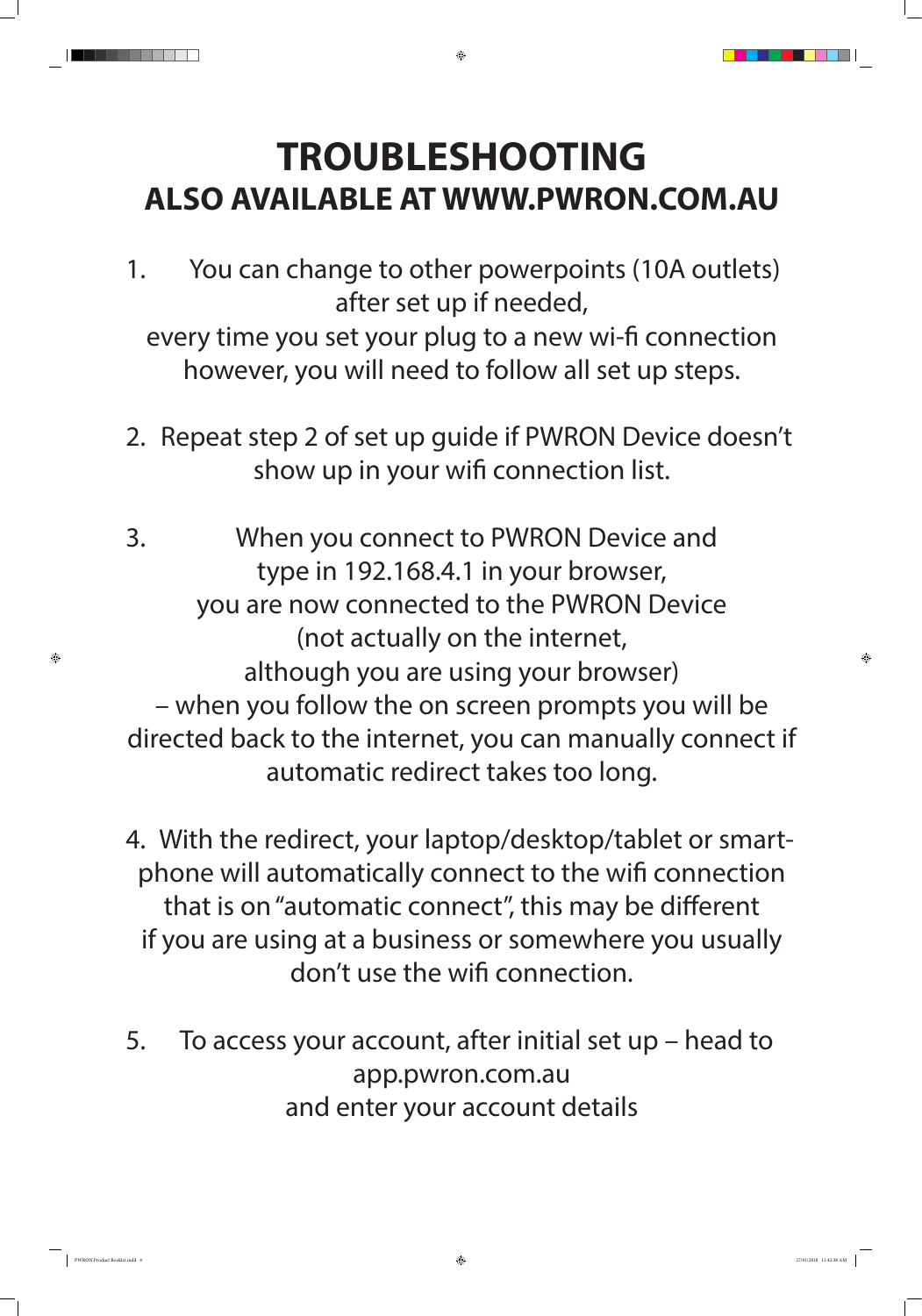

⊕

- 6. If you have poor wi-fi or suffer from constant wi-fi dropouts, you can adjust the wi-fi sensitivity at app.pwron.com.au - click on your device, head to "device settings", click "edit" and adjust "wi-fi sensitivity" as you see fit, then click "save" - this will also mean your alerts are less sensitive.
- 7. If you want to add extra alert recipients, head to app.pwron.com.au - click on your device, head to "manage recipients", click "edit", then "add recipient" - enter your alert recipients details and then "save".

## RESTORE FACTORY SETTINGS

## Hold restore button for 5 seconds while inserting into socket.

Please note: Once you reset your device, the device creates a new unique id and you will need to follow all initial set up steps.

Please note: When an outage occurs, you do not have to reset your device, it will automatically reconnect to your wi-fi and our server for monitoring.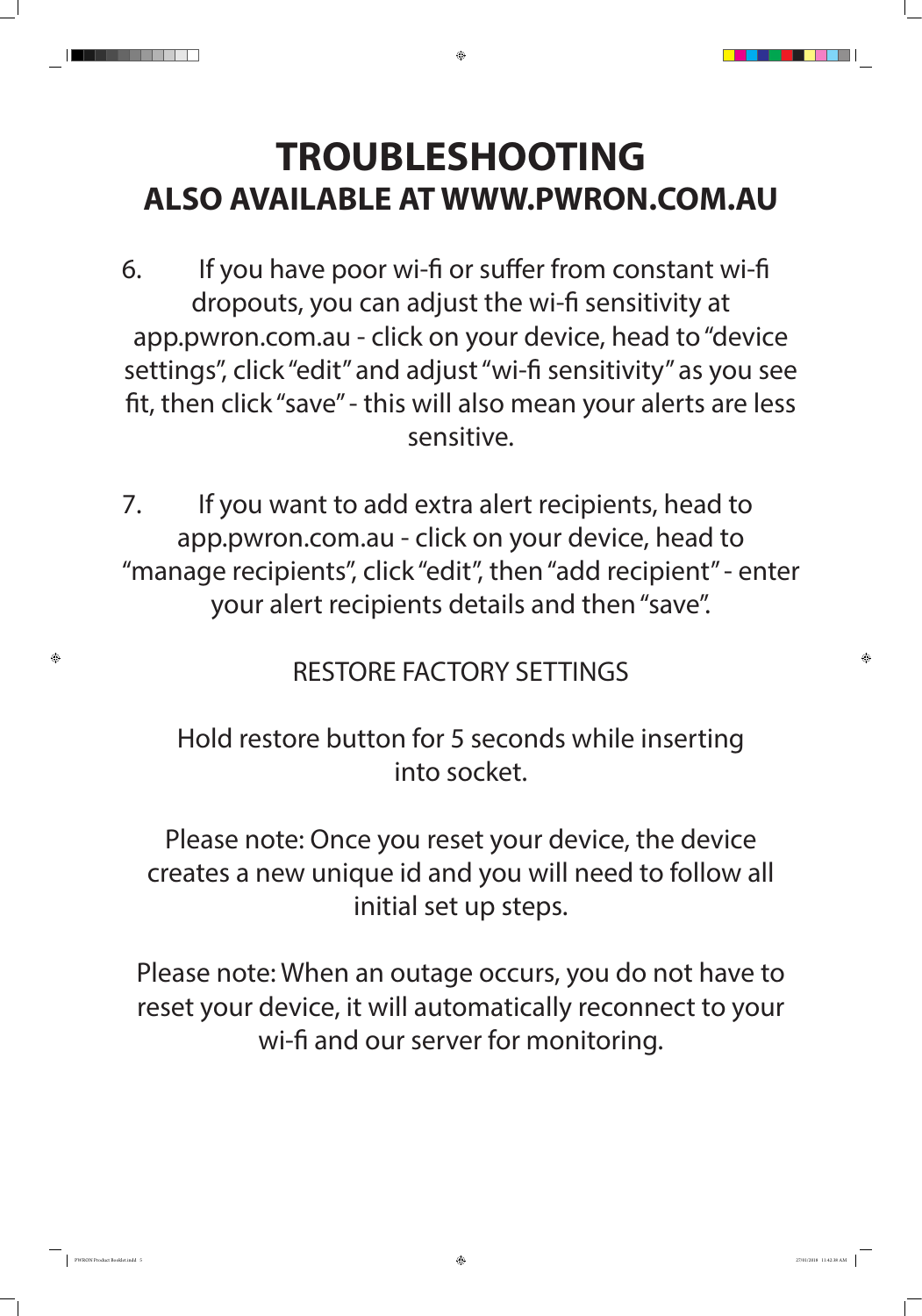

## **END USER AGREEMENT**

 $\bigoplus$ 

This end user license agreement, terms of use and privacy policy is associated with all products and services offered by PWRON Pty Ltd and its affiliates and subsidiaries including, but not limited to the following: "PWRON", "PWRON Power Outage Alert Systems", "PWRON Monitoring (AUS) Pty Ltd" and "Cre8 Innov8 Pty Ltd".

Throughout the user agreement, terms such as "we" and "our" will be used in place of PWRON Pty Ltd and its affiliates and subsidiaries (listed above)

This End User Agreement (this "Agreement") is a legal document that outlines and contains the specific terms and conditions under which limited use of certain software (as defined below, including firmware and our user interface) that operates with the Product/s is licensed to you, the end user. It also outlines safety, privacy, terms, intellectual property, indemnity and other terms and conditions, that apply to this end user agreement (related to our Products and Services)

PLEASE READ THIS AGREEMENT CAREFULLY BEFORE USING YOUR SMART DEVICE BY ENTERING YOUR PERSONAL WI-FI DETAILS, CONNECTING THE DEVICE TO THE INTERNET, CLICKING THE BUTTON TO CONFIRM YOUR ACCEPTANCE WHEN YOU FIRST SET UP YOUR PWRON DEVICE/SMART PLUG, YOU ARE AGREEING TO ALL THE TERMS OF THIS AGREEMENT. IF YOU DO NOT ACCEPT THE TERMS OF THIS AGREEMENT YOU MAY RETURN THE PRODUCT FOR A FULL REFUND.

#### DEFINITIONS USED IN END USER AGREEMENT

"Product" – this means any smart device or smart plug that you have purchased from PWRON Pty Ltd, or via a reseller or an affiliate. In the form of a smart device, the Product is a wi-fi based plug (10A – 240v only) that sits between a household 10A wall socket and another appliance (such as refrigerator, fish tank, server or other suitable appliance)

"Software" - This product contains Software (also described as firmware throughout the end user agreement) that is licensed to you by PWRON Pty Ltd. "Software" means any and all firmware programs and associated files provided with respect to the Product; any and all software programs, applications and associated files provided with respect to the Product (including firmware and user interface); all modified versions of and upgrades or improvements to such programs (such as those provided via web-based updates), all subsequent versions of such programs, and all copies of such programs and files. Software as described above does not include any Open Source Software that may have been used/implemented with our Product. "You" or "End User"- By "you" or "End User" we mean the purchaser, recipient or other end user of the Product containing the Software or the purchaser, recipient or any other reasonably assumed end user.

## 1. TERM OF END USER AGREEMENT

This Agreement is effective when you use our Product and/or Software, which will constitute your acceptance of, and agreement to, this End User Agreement.

#### 2. THE LICENSE GRANT

 $\bigoplus$ 

\_\_\_\_\_

PWRON Pty Ltd hereby grants you the right to use one copy of the firmware in object code form solely on the smart device to use our product as described (power outage alert system).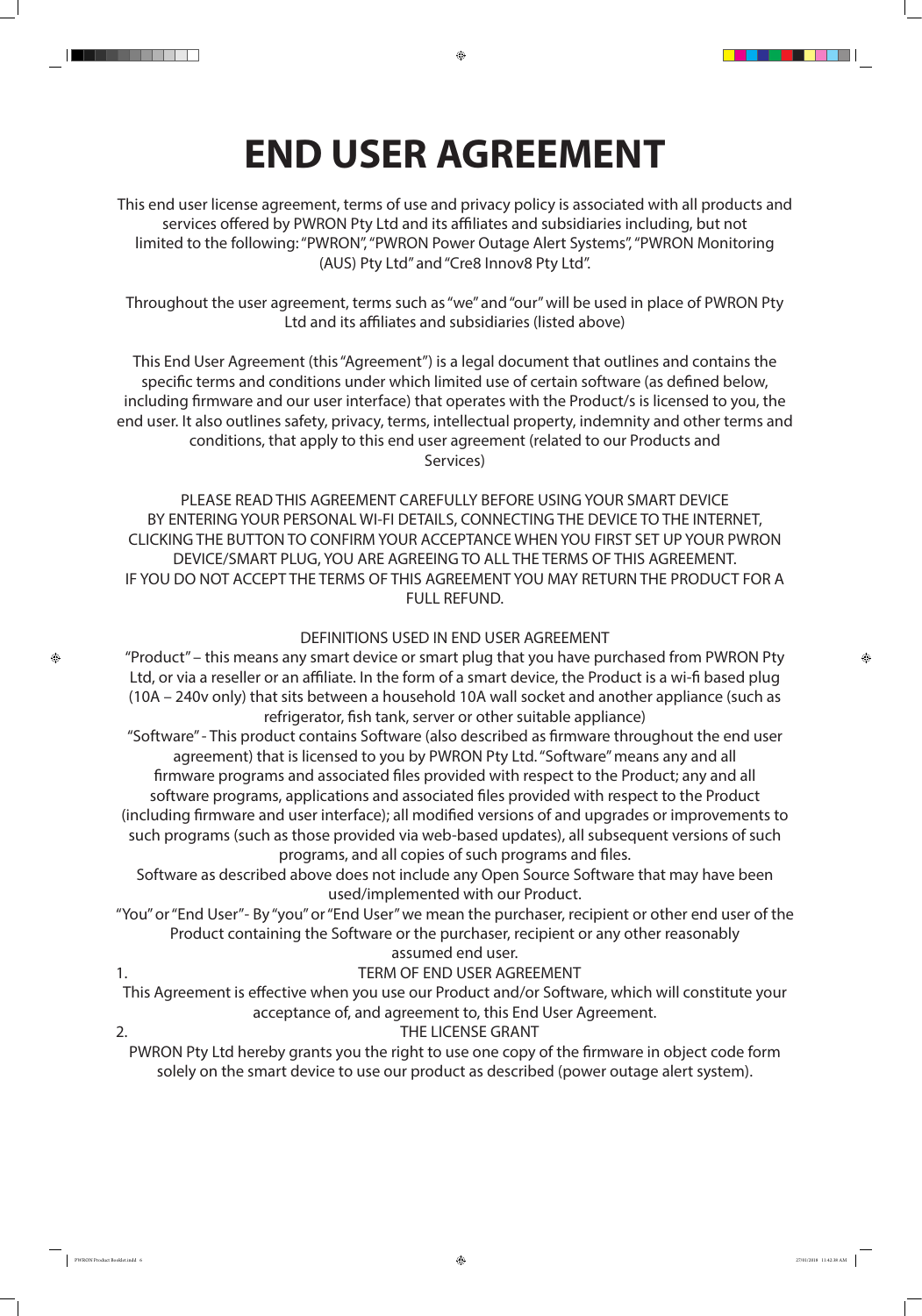



You may not transfer this right, copy or use this firmware in any other manner (except any open source code that may have been used – which will have it's own user/license agreement)

 $\bigoplus$ 

You may use the user interface (and associated software) for the customization of your account, including but not limited to: access and changes to billing, access and changes to alert recipients, access to analytics and user dashboard.

Our firmware and user interface may be updated from time to time, when required, this Agreement will govern any upgrades or updates provided by PWRON Pty Ltd that replace and/or supplement the original firmware. 3. THE LICENSE RESTRICTIONS The Software is licensed, not sold, to you. You own the smart device only.

You have the non-exclusive right to use the Software in accordance with this Agreement only.

You may not modify, adapt or otherwise create derivative works from the Software (including firmware) or the Product (smart device) containing the Software

You may not lease, sublicense, resell, rent, loan, redistribute, or otherwise transfer, whether for commercial purposes or otherwise, the Software. You may not reverse engineer, disassemble, decrypt or decompile the Product or the Software or otherwise try to reduce the Software to a human-readable form.

You may not remove or alter any copyright, trademark or other proprietary notices contained in the Software.

You may not use the Product or any part of the Software to develop a competing hardware and/or software product.

You may not copy the firmware or operate it separately from the Product onto which it is embedded



You may not use the Software to transmit software viruses or other harmful computer code, files or programs, or to circumvent, disable or otherwise interfere with security-related features of the Software or use the Software to collect or harvest any third party's personally identifiable information, to send unauthorized commercial communications or to invade the privacy rights of any third party.

You may not use the Software for any unlawful purpose, and/or in any manner that breaches this Agreement. All rights not expressly granted to you by PWRON Pty Ltd under this Agreement are hereby reserved by PWRON Pty Ltd.

This license does not apply to Open Source Software contained in the Software. Rather, the terms and conditions in the applicable Open Source Software license shall apply to the Open Source Software. Nothing in this Agreement limits your rights under, or grants you rights that supersede, any Open Source Software license.

 $\bigoplus$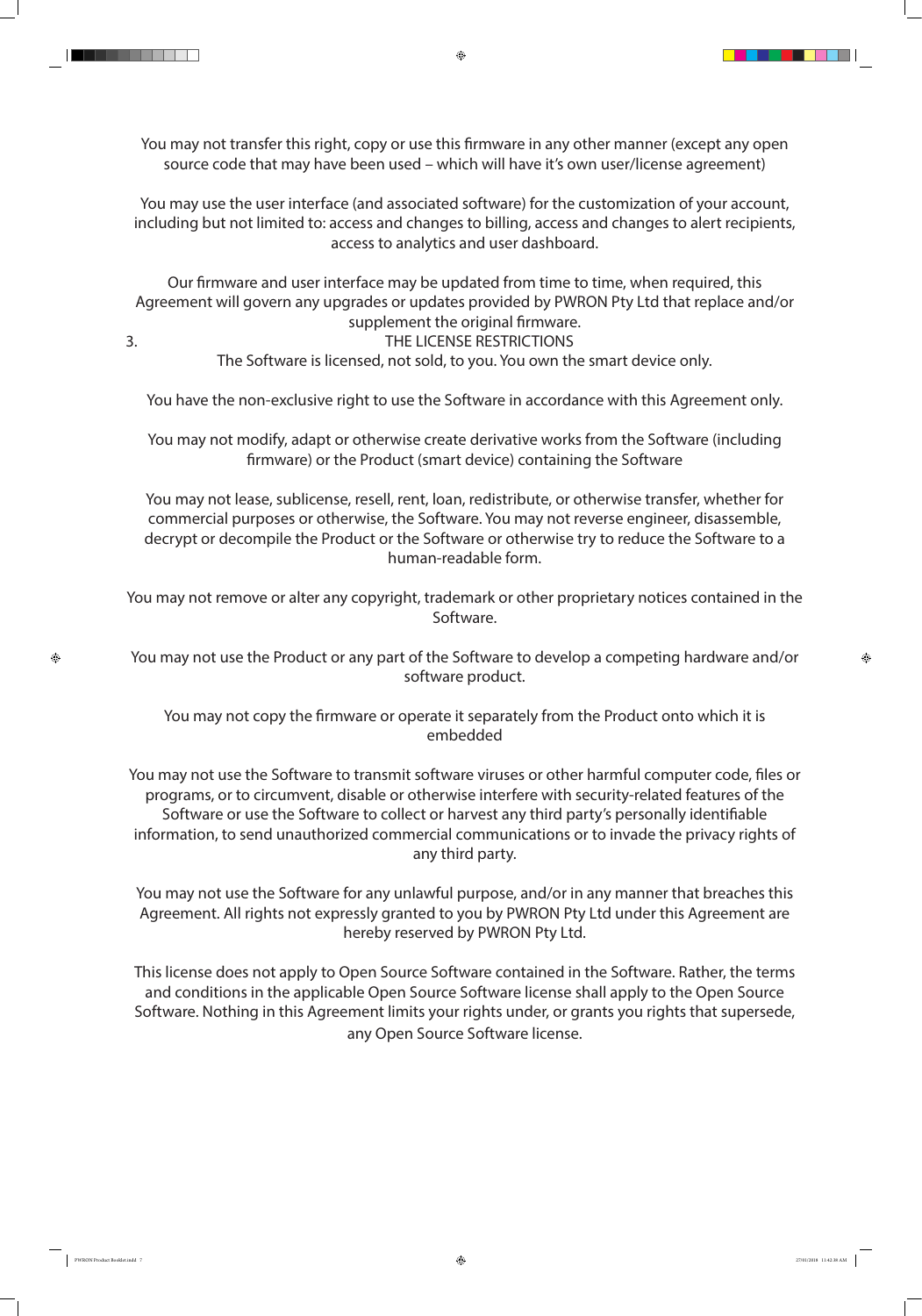## 4. OUR INTELLECTUAL PROPERTY

All title and intellectual property rights (including without limitation all copyrights, patents, trade secret rights and trademark rights) in and related to the Software and Product are owned by PWRON Pty Ltd and/or its affiliates and subsidiaries.

 $\bigoplus$ 

### 5. INDEMNITY

If PWRON Pty Ltd is the subject of a claim, becomes involved in a legal proceeding, or suffers any economic loss or damage as a result of your violation of this End User Agreement, to the extent permitted by law, you will be responsible for compensating PWRON Pty Ltd for the full amount of its loss, as well as any reasonable amounts PWRON Pty Ltd incurs in solicitors' fees, expenses and court costs, except to the extent that PWRON Pty Ltd contributed to the loss or damage. 6. SAFTEY AND PRECAUTIONS You understand that you use our Product and/or Software at your own risk.

You agree that you are solely responsible for any or all loss, liability or damages to your home, business, appliances or loss of stock as the end user. PWRON Pty Ltd accepts no responsibility for any loss of stock where power outage occurs, as we provide an alert service only.

It is the end users responsibility to ensure the user interface (including appropriate alert recipients details are correct), monitoring subscription and SMS credits are up to date and in working order to ensure an alert is received when power outage occurs.

The "alarm repeat" option shall be customized via the user interface by the end user (as default is set to "never"), the "alarm repeat" option will send out an outage alert (via SMS and/or email) at the desired set times to allow for "missed" alerts by the user.

End user understands that PWRON Pty Ltd uses a third-party to send SMS and email alerts – and therefore understands that these third-party providers may, from time to time, experience service disturbances and issues with providing their service.

You are responsible for complying to any safety precautions and using the Product as described only. We are not responsible for your intentional misuse of the Product or your negligence in use of the Product – please do not open or unscrew the Product, simply return to PWRON Pty Ltd under warranty conditions for any faults for a replacement smart device.

You acknowledge that our Product should not be used in conjunction with any life saving technologies, medical or emergency applications – the monitoring is not from a "person" that can initiate any emergency calls or responses. If you have purchased this Product for this reason, please send Product back for full refund to PWRON Pty ltd.

When using our Product with a server or computer it is your responsibility to back up your system, including without limitation, any material, information or data that you store on these appliances. PWRON Pty Ltd shall have no liability for your failure to back up your system or any material, information or data.

If any portion of this Agreement or any of its terms is found to be void or unenforceable by law in a particular jurisdiction, such portion or terms shall be interpreted and enforced to the maximum extent allowed in such jurisdiction, and the remaining provisions or any part thereof will remain in full force and effect.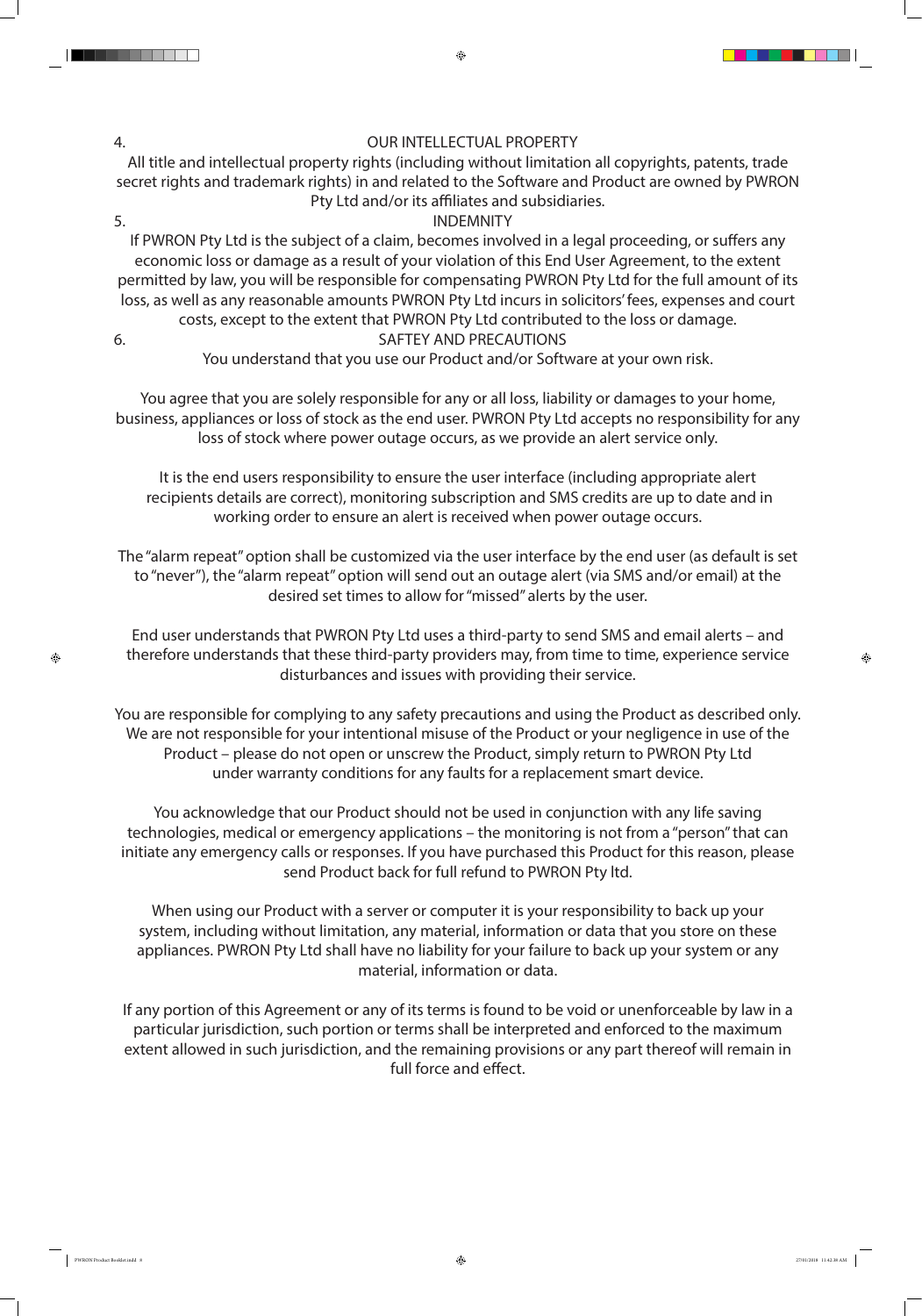

PWRON Pty Ltd offer a 12 month product replacement warranty period – from the time your user account is set up – if you have any concerns or questions, please seek advice from PWRON Pty Ltd infoline – we pride ourselves on customer service. All contact details can be found at www.pwron. com.au or at the bottom of the user interface screen.

 $\bigoplus$ 

PWRON Pty Ltd will always protect your personal data – for more information, please view our privacy policy, which can be found at can be found at www.pwron.com.au or at the bottom of your user interface screen. We may use your data internally (for example: address) to analyse power outage frequency and access your billing information where needed for account enquiries and troubleshooting.

Our "end user agreement" can be found in printed from upon purchase of our product, at www. pwron.com.au or at the bottom of your user interface screen. It is advised to read this carefully prior to using our Product. 2. PRIVACY POLICY

 $\bigoplus$ 

 $\bigoplus$ 

© 2018 PWRON Pty Ltd. All rights reserved.

## **TERMS OF USE**

PLEASE READ TERMS OF USE CAREFULLY BEFORE USING YOUR SMART DEVICE BY ENTERING YOUR PERSONAL WI-FI DETAILS, CONNECTING THE DEVICE TO THE INTERNET, CLICKING THE BUTTON TO CONFIRM YOUR ACCEPTANCE WHEN YOU FIRST SET UP YOUR PWRON DEVICE/SMART PLUG, YOU ARE AGREEING TO ALL THE TERMS OF USE AS OUTLINED BELOW. IF YOU DO NOT ACCEPT THE TERMS OF USE YOU MAY RETURN THE PRODUCT FOR A FULL REFUND.

1. END USER AGREEMENT

Our "privacy policy" can be found in printed from upon purchase of our product, at www.pwron.com. au or at the bottom of your user interface screen. It is advised to read this carefully prior to using our Product.

| T TUUUC                                                                                                                                                                                                                                                                                   |
|-------------------------------------------------------------------------------------------------------------------------------------------------------------------------------------------------------------------------------------------------------------------------------------------|
| <b>ENTERING WI-FI DETAILS</b><br>3.                                                                                                                                                                                                                                                       |
| Upon initial set up of your smart device, you will be required to enter your home or business wi-fi                                                                                                                                                                                       |
| details – this is required for the use of this product (our device uses 2.4Ghz frequency only)                                                                                                                                                                                            |
| <b>ACCOUNT SET UP</b><br>4.                                                                                                                                                                                                                                                               |
| Once your smart device had been set up, you will be directed to app.pwron.com.au to create a                                                                                                                                                                                              |
| unique user account – follow the on screen prompts, see our privacy policy for further                                                                                                                                                                                                    |
| information on what we do with your personal information.                                                                                                                                                                                                                                 |
| <b>MONITORING SUBSCRIPTION</b><br>5.                                                                                                                                                                                                                                                      |
| After account set up, you will be prompted to enter your credit card details and select your                                                                                                                                                                                              |
| desired monitoring subscription (monthly or annual available)                                                                                                                                                                                                                             |
| Note: your device will not send alerts without a valid subscription, although you may be able to                                                                                                                                                                                          |
| access the user interface.                                                                                                                                                                                                                                                                |
| Note: you will need a valid subscription for every device you wish to add to your account                                                                                                                                                                                                 |
| <b>SMS CREDITS</b><br>6.                                                                                                                                                                                                                                                                  |
| You receive 25 free SMS credits upon valid subscription, any additional SMS credits will be charged at<br>\$6.95 (to your credit card) - the automatic threshold is 10 SMS credits, for example, you will<br>automatically purchase 25 SMS credits once your account shows 10 SMS credits |
| available.                                                                                                                                                                                                                                                                                |
|                                                                                                                                                                                                                                                                                           |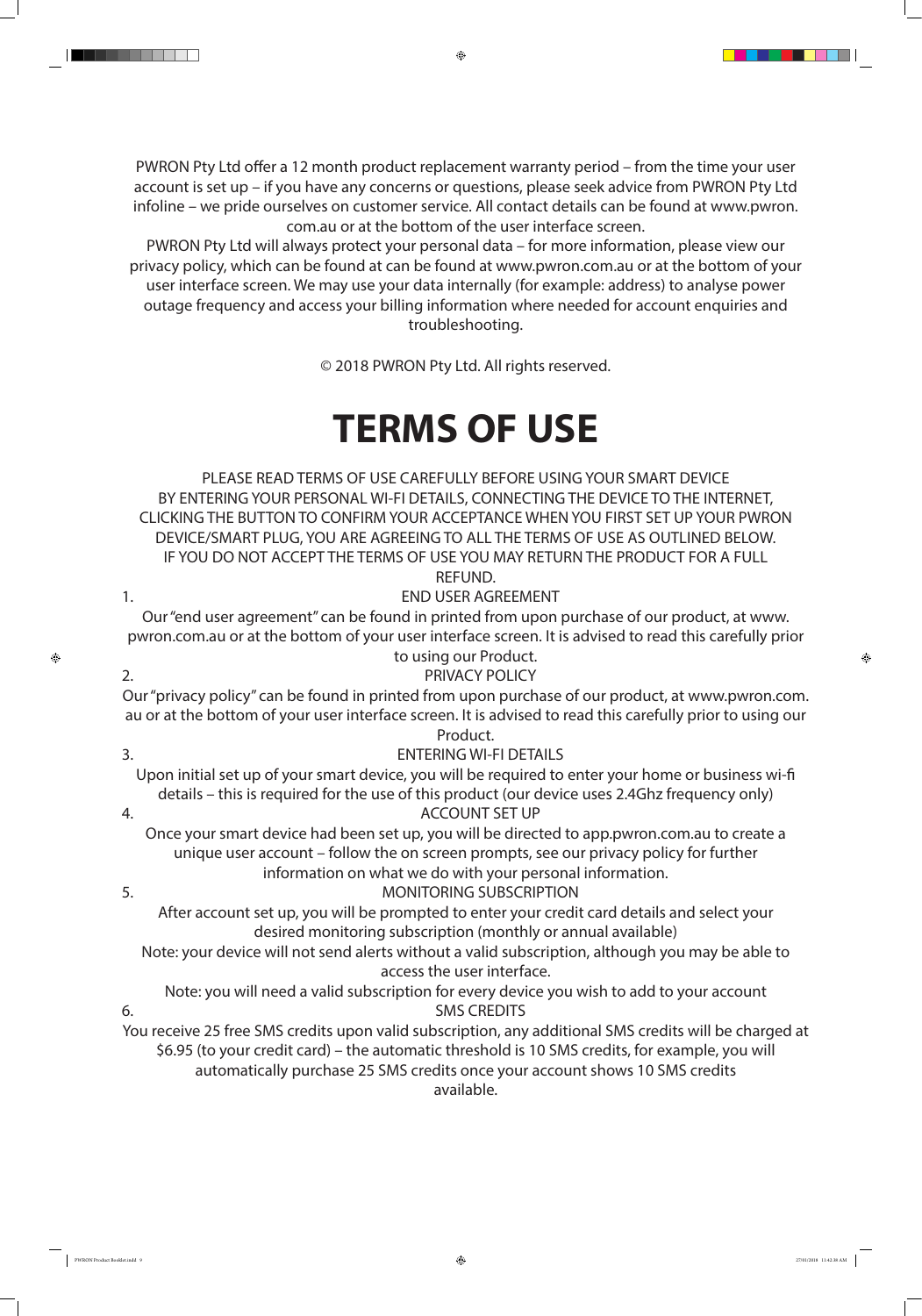7. AUTOMATIC TRANSACTIONS Your account will be billed automatically for ongoing subscriptions (either monthly or annual) and SMS credits. If you have any transaction enquiries, please get in contact with us at PWRON Pty Ltd. 8. ACCESSING USER INTERFACE You can log in to your user interface from your phone, tablet, laptop or desktop computer by visiting app.pwron.com.au and entering your unique account details at any time. 9. THIRD PARTY SERVICE PROVIDERS We use third party service providers for account billing (ongoing subscriptions), SMS alerts and email alerts – for further information about these third party providers, please contact PWRON Pty Ltd. 10. DEVICE RESET Every time you hold the "reset" button for five seconds and plug into an "on" wall socket you reset the device – this means you will have to repeat all device set up tasks, except you will not have to repeat account set up, simply click on "already have an account" If you experience a power outage – you DO NOT have to reset your device, it will automatically reset and send a reset alert. 11. WI-FI SENSITIVITY If you are experiencing wi-fi dropouts and potentially receive "false outage alerts" – simply log in to your account and go to settings, press edit and select the wi-fi sensitivity level – change to desired wi-fi sensitivity Note: Default is set to 1 minute, this is very sensitive – meaning if the power outage is longer than 1 minute, you will receive an alert. You can change to 3, 5 or 10 minutes. 12. ALERT REPEAT The alert repeat setting is default to "never" – you may want to set an alarm repeat in case you miss the initial alert or have very sensitive needs and require constant alarm repeats due to importance of application. 13. DEFAULT SETTINGS There are various default settings – please make yourself aware via the user interface and change as required (best suits your needs)

 $\bigoplus$ 

 $\bigoplus$ 

\_\_\_\_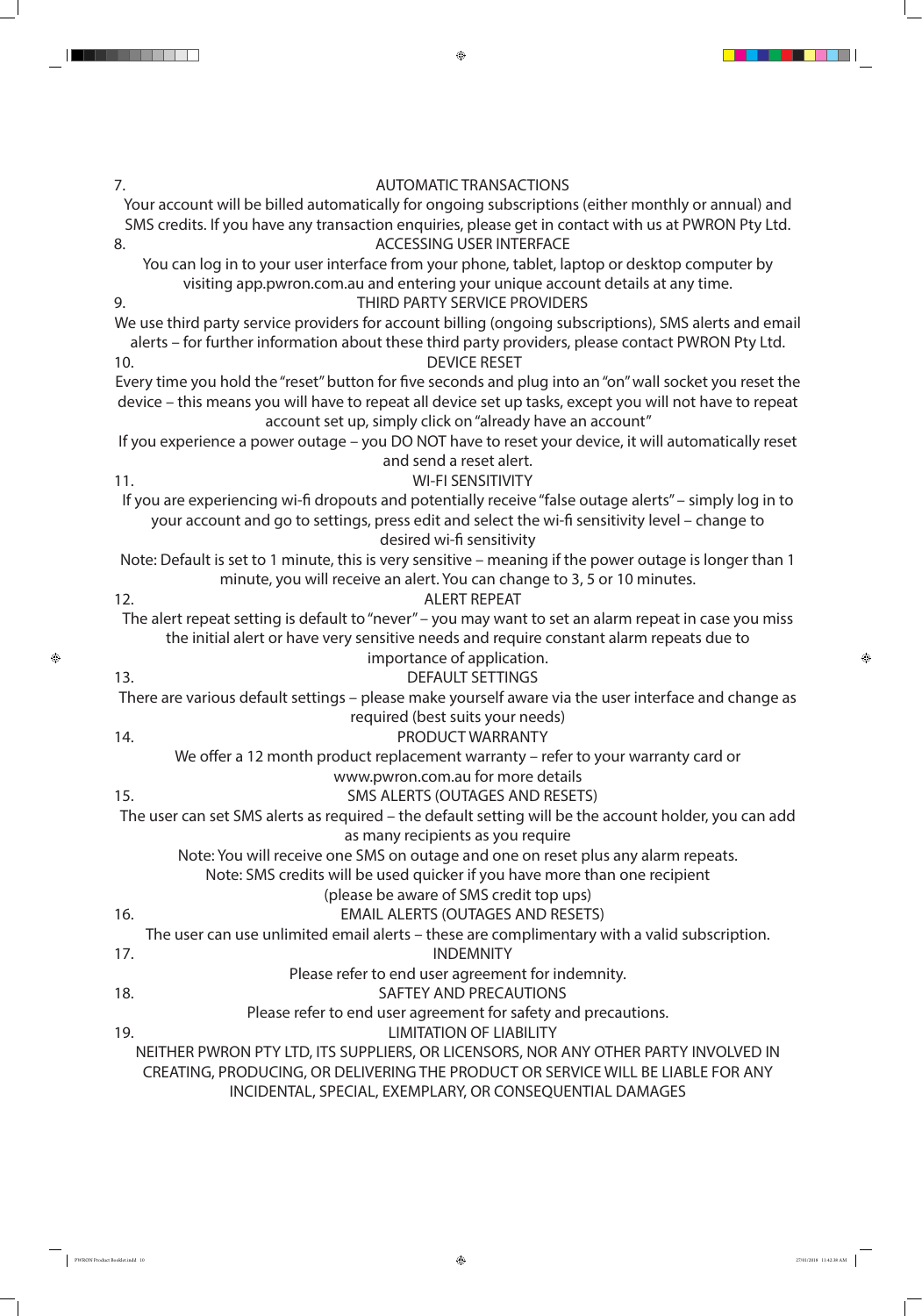

## **PRIVACY POLICY**

 $\bigoplus$ 

This Privacy Policy covers all PWRON Pty Ltds Products and online assets. By using our Products and online assets (including but not limited to www.pwron.com.au and app. pwron.com.au) you are accepting and consenting to our practices as outlined in this Privacy Policy.

## WHAT INFORMATION DO WE COLLECT?

PWRON Pty Ltd collects standard account information when you set up your smart device – this includes, but is not limited to: your full name, your address, your email address, your mobile phone number and related timezone – this information is required to provide the service level expected from our device (and its related alerts/monitoring features) We use third-party service providers for account billing, subscription payments, product purchases, such as Stripe and Paypal –these third-party service providers may have their own privacy policies, which are separate to that of PWRON Pty Ltd. These providers will collect important billing information, such as credit card and personal details. PWRON Pty Ltd has access to these details for account purposes, but does not store them on internal or external servers. WHERE DO WE COLLECT YOUR INFORMATION? We collect your information when you purchase PWRON products direct from us online, or a third

party reseller (such as Amazon)

When you set up a smart device, you will be prompted to supply personal information for account set up purposes – we will use this information to set up your account (and your alert recipient details)

You may add "alert recipients" to your user interface – please ensure you have the consent of any other individuals prior to adding or providing their personal details.

The smart device requires your home or business wi-fi details (including password) in order to connect and continue using your wi-fi connection to provide the "power outage alert" service. This information is stored on the device itself.

. . . .

### HOW WE USE YOUR INFORMATION

## We use your information to provide the appropriate level of customer service needed – this may

|    | include:                                              |
|----|-------------------------------------------------------|
|    | Account set up                                        |
|    | <b>Buying our products</b>                            |
| 3. | Customer service and support                          |
| 4. | Notification of account status or billing issues      |
| 5. | Where applicable, to offer new PWRON Pty Ltd products |

## PERSONAL INFORMATION SECURITY

We use industry standard security certificates for the protection of your personal information and do not share any information provided to us to any marketing services.

### FURTHER PRIVACY QUESTIONS? Please contact PWRON Pty Ltd if you require any further information